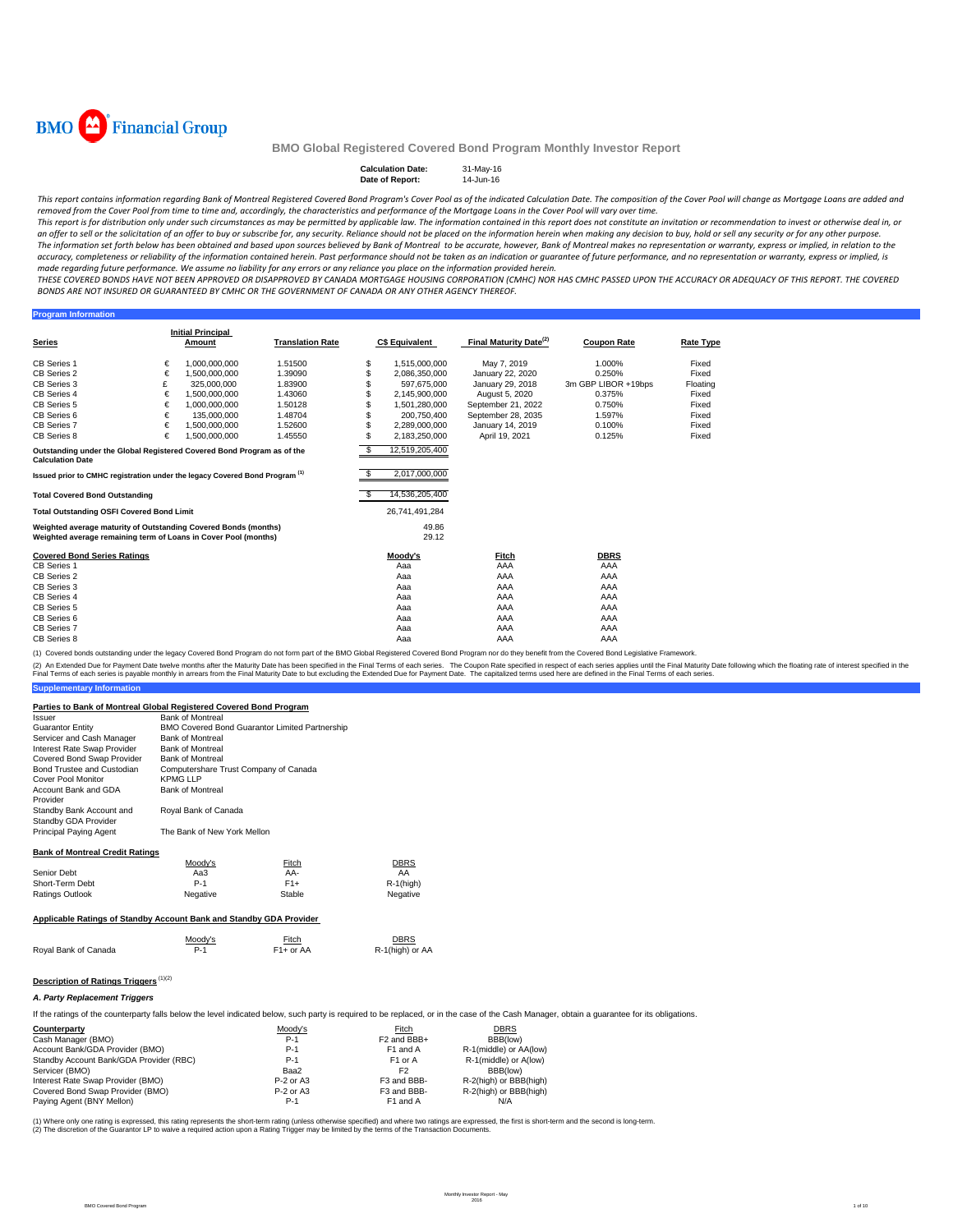

|                                                                                                                                                                                                                                                                                                                          |                                            | <b>Calculation Date:</b><br>Date of Report: | 31-May-16<br>14-Jun-16                                     |  |
|--------------------------------------------------------------------------------------------------------------------------------------------------------------------------------------------------------------------------------------------------------------------------------------------------------------------------|--------------------------------------------|---------------------------------------------|------------------------------------------------------------|--|
| <b>B. Summary of Specific Rating Trigger Actions</b>                                                                                                                                                                                                                                                                     |                                            |                                             |                                                            |  |
| I) The following actions are required if the Cash Manager (BMO) undergoes a downgrade below the stipulated rating:                                                                                                                                                                                                       |                                            |                                             |                                                            |  |
|                                                                                                                                                                                                                                                                                                                          | Moody's                                    | Fitch                                       | <b>DBRS</b>                                                |  |
| a) The Servicer will be required to direct amounts received<br>directly into the GDA Account (or Standby GDA Account if<br>applicable) within 2 Canadian business days and the Cash<br>Manager shall immediately remit any funds held at such<br>time for or on behalf of the Guarantor directly into the GDA<br>Account | $P-1$                                      | F1 or A                                     | R-1(middle) or AA(low)                                     |  |
| II) The following actions are required if the Servicer (BMO) undergoes a downgrade below the stipulated rating:                                                                                                                                                                                                          |                                            |                                             |                                                            |  |
|                                                                                                                                                                                                                                                                                                                          | Moody's                                    | <b>Fitch</b>                                | <b>DBRS</b>                                                |  |
| a) The Servicer will be required to direct amounts received                                                                                                                                                                                                                                                              |                                            |                                             |                                                            |  |
| to the Cash Manager, or GDA as applicable                                                                                                                                                                                                                                                                                | $P-1$                                      | F1 or A                                     | R-1(middle) or BBB(low)                                    |  |
| guarantee of its rights and obligations from a third party, if the Swap Provider undergoes a downgrade below the stipulated rating:<br>a) Interest Rate Swap Provider<br>b) Covered Bond Swap Provider<br>IV) The following actions are required if the Issuer (BMO) undergoes a downgrade below the stipulated rating:  | $Mody's^{(3)}$<br>$P-1$ or A2<br>P-1 or A2 | Fitch<br>F1 and A<br>F1 and A               | DBRS<br>R-1(middle) or A (high)<br>R-1(middle) or A (high) |  |
|                                                                                                                                                                                                                                                                                                                          | Moody's                                    | Fitch                                       | DBRS                                                       |  |
| a) Mandatory repayment of the Demand Loan                                                                                                                                                                                                                                                                                | N/A                                        | F <sub>2</sub> or BBB+                      | N/A                                                        |  |
| b) Cashflows will be exchanged under the Covered Bond<br>Swap Agreement (to the extent not already taking place)                                                                                                                                                                                                         | Baa1                                       | BBB+                                        | BBB(high)                                                  |  |
| c) Transfer of title to Loans to Guarantor <sup>(4)</sup>                                                                                                                                                                                                                                                                | A <sub>3</sub>                             | BBB-                                        | BBB(low)                                                   |  |
| <b>Events of Defaults &amp; Test Compliance</b><br>Asset Coverage Test (C\$ Equivalent of Outstanding<br>Covered Bond < Adjusted Aggregate Asset Amount)<br><b>Issuer Event of Default</b><br>Guarantor LP Event of Default                                                                                              |                                            | Pass<br>No<br>No                            |                                                            |  |
| (3) If no short term rating exists, then A1<br>(4) The transfer of registered title to the Loans to the Guarantor may be deferred if (A) satisfactory assurances are provided to the Guarantor and the Bond Trustee by The Office of the Superinter                                                                      |                                            |                                             |                                                            |  |

(3) If no short term rating exists, then A1<br>(4) The transfer of registered title to the Luam to the Guarantor may be deferred if (A) satisfactory assurances are provided to the Guarantor and the Bond Trustee by The Office

| <b>Pre-Maturity Test</b>                  |                |                |                                          |
|-------------------------------------------|----------------|----------------|------------------------------------------|
| (Applicable to Hard Bullet Covered Bonds) |                |                |                                          |
| <b>Pre-Maturity Required Ratings</b>      | loody's<br>P-1 | Fitch<br>$F1+$ | DBRS <sup>(1)</sup><br>A(high) or A(low) |
|                                           |                |                |                                          |

Following a breach of the Pre-Maturity test in respect of a Series of Hard Bullet Covered Bonds, and unless the Pre-Maturity Liquidity Ledger is otherwise funded from the other sources, the Partnership shall offer to sell Randomly Selected Loans if Final Maturity Date is within 12 months from the Pre-Maturity Test Date

(1) In the case of DBRS, if Final Maturity Date is within six months of the Pre-Maturity Test Date, then A(high), otherwise A(low).

| <b>Reserve Fund</b>                                                           |         |              |                       |
|-------------------------------------------------------------------------------|---------|--------------|-----------------------|
| <b>Reserve Fund Required Amount Ratings</b><br>Senior                         | Moody's | <b>Fitch</b> | <b>DBRS</b><br>A(low) |
| Short Term                                                                    | P-1     | F1           | R-1(middle)           |
| Are the ratings of the Issuer below the Reserve Fund Required Amount Ratings? | No      |              |                       |

If the ratings of the Issuer fall below the Reserve Fund Required Amount Ratings, then the Guarantor shall credit or cause to be credited to the Reserve Fund funds up to an amount equal to<br>the Reserve Fund Required Amount.

Reserve Fund Required Amount: Nil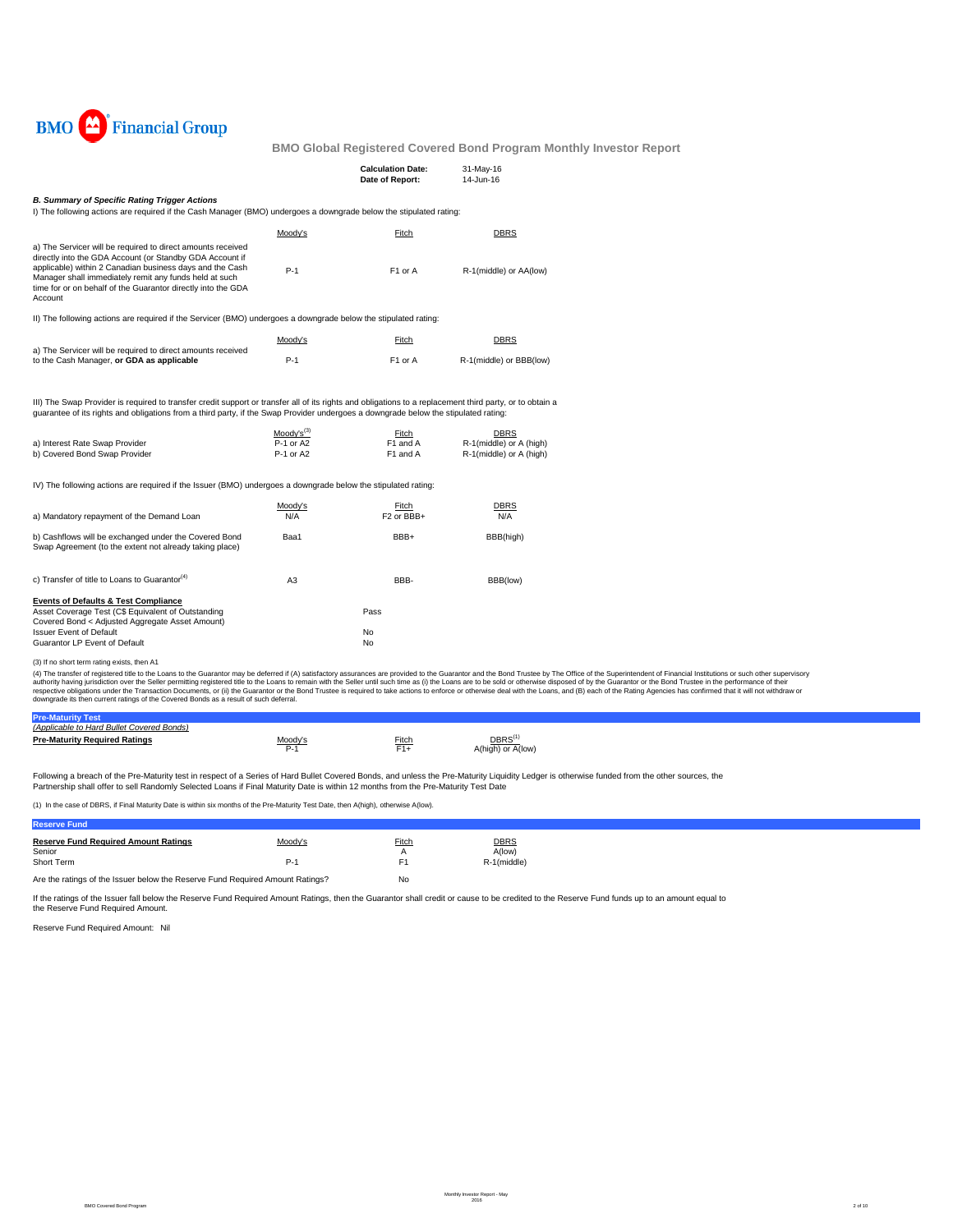

|                                                                                                                                                                                                                                                                                                                                                                                                                                                                                                                                | <b>Calculation Date:</b><br>Date of Report: | 31-May-16<br>14-Jun-16                          |                   |                                  |  |  |  |
|--------------------------------------------------------------------------------------------------------------------------------------------------------------------------------------------------------------------------------------------------------------------------------------------------------------------------------------------------------------------------------------------------------------------------------------------------------------------------------------------------------------------------------|---------------------------------------------|-------------------------------------------------|-------------------|----------------------------------|--|--|--|
| <b>Asset Coverage Test</b>                                                                                                                                                                                                                                                                                                                                                                                                                                                                                                     |                                             |                                                 |                   |                                  |  |  |  |
| C\$ Equivalent of Outstanding Covered Bonds                                                                                                                                                                                                                                                                                                                                                                                                                                                                                    | 12.519.205.400                              |                                                 |                   |                                  |  |  |  |
| $A^{(1)}$ = Lesser of (i) Sum of LTV adjusted outstanding principal balance and (ii)<br>Sum of Asset percentage adjusted outstanding principal balance<br>B = Principal receipts not applied                                                                                                                                                                                                                                                                                                                                   | 17,518,465,832                              |                                                 | A (i)<br>$A$ (ii) | 18,736,327,094<br>17,518,465,832 |  |  |  |
| $C =$ Cash capital contributions<br>$D =$ Substitution assets<br>$E =$ (i) Reserve fund balance<br>(ii) Pre - Maturity liquidity ledger balance<br>$F =$ Negative carry factor calculation<br>Total: $A + B + C + D + E - F$                                                                                                                                                                                                                                                                                                   | 17,518,465,832                              | Asset Percentage<br>Maximum Asset<br>Percentage | 93.5%<br>95.0%    |                                  |  |  |  |
| <b>Asset Coverage Test Pass/Fail</b><br>(1) Market Value as determined by adjusting, not less than quarterly, the Original Market Value utilizing the Indexation Methodology (see Appendix for details) for subsequent price developments.<br><b>Valuation Calculation</b>                                                                                                                                                                                                                                                     | Pass                                        |                                                 |                   |                                  |  |  |  |
| <b>Trading Value of Covered Bonds</b>                                                                                                                                                                                                                                                                                                                                                                                                                                                                                          | 12,701,064,223                              |                                                 |                   |                                  |  |  |  |
| A = Lesser of i) Present value of outstanding loan balance of Performing Eligible<br>Loans <sup>(1)</sup> and ii) 80% of Market Value <sup>(2)</sup> of properties securing Performing Eligible<br>Loans, net of adjustments<br>B = Principal receipts up to calculation date not otherwise applied<br>$C =$ Cash capital contributions<br>D = Trading Value of any Substitute Assets<br>$E = (i)$ Reserve Fund Balance, if applicable<br>(ii) Pre - Maturity liquidity ledger balance<br>F = Trading Value of Swap Collateral | 18,794,852,888                              |                                                 | A (i)<br>A (ii)   | 18.794.852.888<br>31.685.648.351 |  |  |  |
| Total: $A + B + C + D + E + F$                                                                                                                                                                                                                                                                                                                                                                                                                                                                                                 | 18,794,852,888                              |                                                 |                   |                                  |  |  |  |
| (1) Present value of expected future cash flows of Loans using current market interest rates offered to BMO clients. The effective weighted average rate used for discounting is 2.56%.<br>(2) Market Value as determined by adjusting, not less than quarterly, the Original Market Value utilizing the Indexation Methodology (see Appendix for details) for subsequent price developments.                                                                                                                                  |                                             |                                                 |                   |                                  |  |  |  |

| Intercompa                    |                          |
|-------------------------------|--------------------------|
| Guarantee Loan <sup>(1)</sup> | .116.345<br><b>2 YUS</b> |
| Demand Loan                   | 225.056.256              |
| <b>Total</b>                  | ∗60.≀                    |

| <b>Cover Pool Losses</b>        |                          |                                     |
|---------------------------------|--------------------------|-------------------------------------|
| Period end                      | <b>Write Off Amounts</b> | <b>Loss Percentage (Annualized)</b> |
| May 31, 2016                    | \$0                      | 0.00%                               |
| <b>Cover Pool Flow of Funds</b> |                          |                                     |
|                                 | <b>Current Month</b>     | Previous Month                      |
| <b>Cash Inflows</b>             |                          |                                     |
| Principal receipts              | 774,089,569              | 667,059,396                         |
| Proceeds for sale of Loans      |                          |                                     |
| <b>Revenue Receipts</b>         | 36,615,265               | 34,307,612                          |
| Swap Receipts                   | 5,493,853                | 6,921,877                           |
| Cash Capital Contribution       |                          |                                     |
| Advances of Intercompany Loans  | 4,998,000,000            | $\overline{\phantom{a}}$            |
| Guarantee Fee                   |                          |                                     |
| <b>Cash Outflows</b>            |                          |                                     |
| Swap Payment                    |                          |                                     |
| Intercompany Loan interest      | (23, 247, 410)           | (21, 804, 909)                      |
| Intercompany Loan principal     | (672, 838, 000)          | (639, 270, 000)                     |
| Intercompany Loan repayment     |                          |                                     |
| Mortgage Top-up Settlement      | (4,997,517,879)          |                                     |
| Misc Partnership Expenses       | (70)                     | (68)                                |
| Profit Distribution to Partners |                          |                                     |
| Net inflows/(outflows)          | 120,595,328              | 47,213,907                          |
|                                 |                          |                                     |

| <b>Cover Pool - Summary Statistics</b>       |    |                         |               |
|----------------------------------------------|----|-------------------------|---------------|
| Asset Type                                   |    | Mortgages               |               |
| Previous Month Ending Balance                |    | 14,551,055,617          |               |
| Aggregate Outstanding Balance                | S  | 18.755.346.544          |               |
| Number of Loans                              |    | 76.334                  |               |
| Average Loan Size                            | \$ | 245.701                 |               |
| Number of Primary Borrowers                  |    | 74.894                  |               |
| Number of Properties                         |    | 76.334                  |               |
|                                              |    | Original <sup>(1)</sup> | Indexed $(2)$ |
| Weighted Average Current Loan to Value (LTV) |    | 61.78%                  | 54.36%        |
| Weighted Average Authorized LTV              |    | 68.73%                  | 60.27%        |
| Weighted Average Original LTV                |    | 68.73%                  |               |
| Weighted Average Seasoning                   |    | 23.32 (Months)          |               |
| Weighted Average Coupon                      |    | 2.64%                   |               |
| Weighted Average Original Term               |    | 52.44 (Months)          |               |
| Weighted Average Remaining Term              |    | 29.12 (Months)          |               |
| <b>Substitution Assets</b>                   |    | Nil                     |               |

<sup>(1)</sup> Value as most recently determined or assessed in accordance with the underwriting policies (whether upon origination or renewal of the Eligible Loan or subsequently thereto).<br><sup>(2)</sup> Value as determined by adjusting, n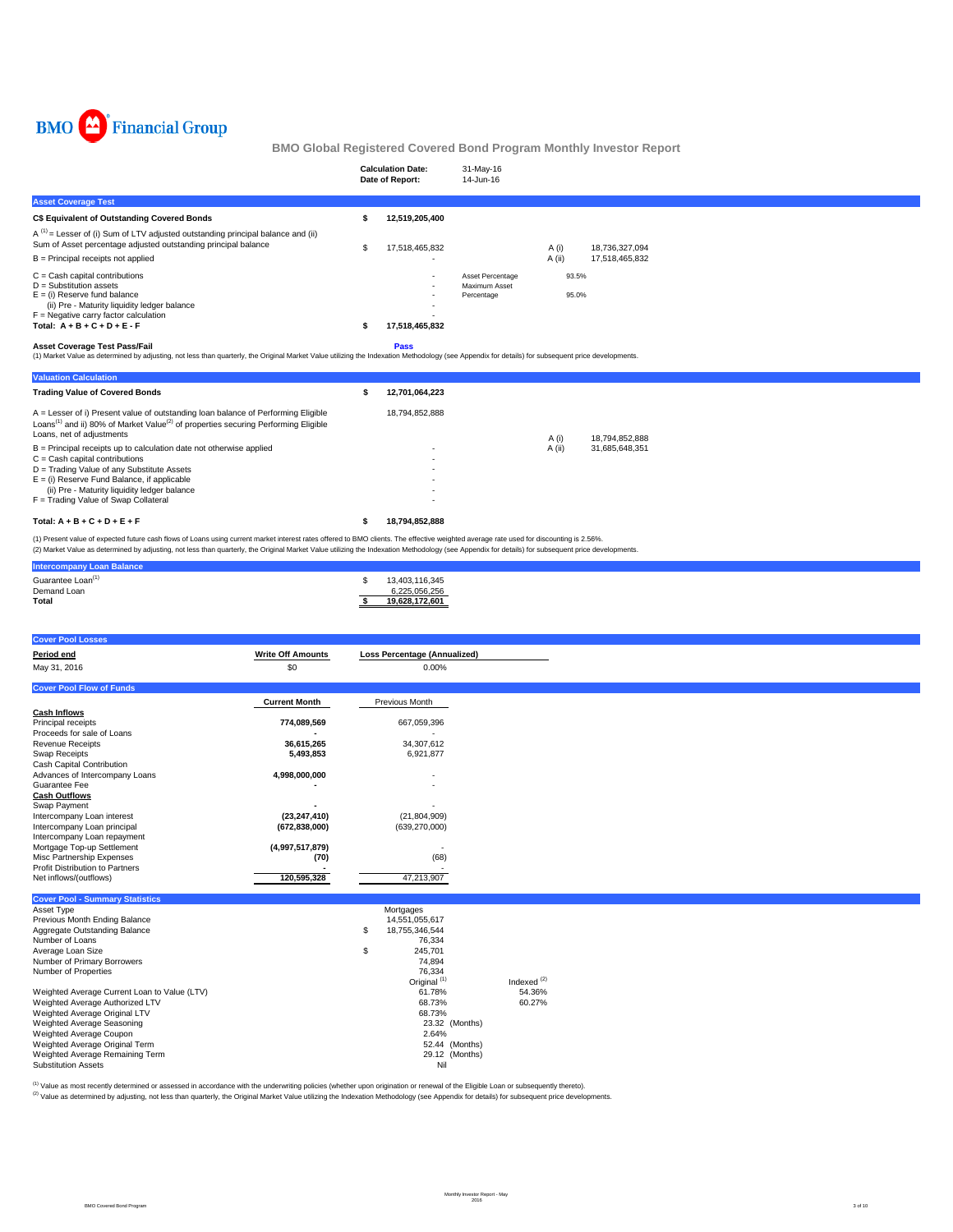

|                                                      | <b>Calculation Date:</b> | 31-May-16       |                                             |                 |  |
|------------------------------------------------------|--------------------------|-----------------|---------------------------------------------|-----------------|--|
|                                                      | Date of Report:          | 14-Jun-16       |                                             |                 |  |
| <b>Cover Pool - Delinquency Distribution</b>         |                          |                 |                                             |                 |  |
| <b>Aging Summary</b>                                 | Number of Loans          | Percentage      | <b>Principal Balance</b>                    | Percentage      |  |
| Current and less than 30 days past due               | 76.120                   | 99.72           | 18,702,168,069<br>\$                        | 99.72           |  |
| 30 - 59 days past due                                | 110                      | 0.14            | \$<br>28,091,763                            | 0.15            |  |
| 60 - 89 days past due                                | 27                       | 0.04            | $\mathsf{\$}$<br>6,067,262                  | 0.03            |  |
| 90 or more days past due                             | 77                       | 0.10            | 19,019,450<br>\$                            | 0.10            |  |
| <b>Grand Total</b>                                   | 76,334                   | 100.00          | \$<br>18,755,346,544                        | 100.00          |  |
| <b>Cover Pool - Provincial Distribution</b>          |                          |                 |                                             |                 |  |
|                                                      |                          |                 |                                             |                 |  |
| Province                                             | <b>Number of Loans</b>   | Percentage      | <b>Principal Balance</b>                    | Percentage      |  |
| Alberta                                              | 9,379                    | 12.29           | \$<br>2,280,216,562                         | 12.16           |  |
| <b>British Columbia</b>                              | 11,608                   | 15.21           | \$<br>4,062,145,718                         | 21.66           |  |
| Manitoba                                             | 1,154                    | 1.51            | \$<br>200,784,961                           | 1.07            |  |
| New Brunswick                                        | 1,237                    | 1.62            | \$<br>153,554,206                           | 0.82            |  |
| Newfoundland<br>Northwest Territories & Nunavut      | 1,934                    | 2.53            | \$<br>322,865,679<br>S                      | 1.72            |  |
| Nova Scotia                                          | 2,474                    | 3.24            | \$<br>438,304,479                           | 2.34            |  |
| Ontario                                              | 32,317                   | 42.34           | \$                                          | 43.52           |  |
| Prince Edward Island                                 | 438                      | 0.57            | 8,163,209,962<br>\$<br>61,974,204           | 0.33            |  |
| Quebec                                               |                          |                 |                                             |                 |  |
| Saskatchewan                                         | 13,828<br>1,965          | 18.12           | 2,680,571,462<br>\$<br>\$                   | 14.29           |  |
| <b>Yukon Territories</b>                             |                          | 2.57            | 391,719,311<br>S                            | 2.09            |  |
|                                                      | 76,334                   | 100.00          | 18,755,346,544<br>\$                        | 100.00          |  |
| <b>Grand Total</b>                                   |                          |                 |                                             |                 |  |
| <b>Cover Pool - Credit Score Distribution</b>        |                          |                 |                                             |                 |  |
| <b>Credit Score</b>                                  | Number of Loans          | Percentage      | <b>Principal Balance</b>                    | Percentage      |  |
| Less than 600 or Unavailable                         | 4,923                    | 6.45            | 1,175,885,359<br>\$                         | 6.27            |  |
| $600 - 650$                                          | 4,521                    | 5.92            | \$<br>1,156,037,397                         | 6.16            |  |
| 651 - 700                                            | 10,476                   | 13.72           | $$\mathbb{S}$$<br>2,727,003,594             | 14.54           |  |
| 701 - 750                                            | 18,894                   | 24.75           | \$<br>4,962,077,676                         | 26.46           |  |
| 751 - 800                                            | 27,818                   | 36.44           | \$<br>6,847,056,433                         | 36.51           |  |
| 801 and Above                                        | 9,702                    | 12.71           | S<br>1,887,286,084                          | 10.06           |  |
| <b>Grand Total</b>                                   | 76,334                   | 100.00          | \$<br>18,755,346,544                        | 100.00          |  |
| <b>Cover Pool - Rate Type Distribution</b>           |                          |                 |                                             |                 |  |
| <b>Rate Type</b>                                     | Number of Loans          | Percentage      | <b>Principal Balance</b>                    | Percentage      |  |
| Fixed                                                | 56,848                   | 74.47           | 13,224,002,551<br>s                         | 70.51           |  |
| Variable                                             | 19,486                   | 25.53           | 5,531,343,993<br>\$                         | 29.49           |  |
| <b>Grand Total</b>                                   | 76,334                   | 100.00          | \$<br>18,755,346,544                        | 100.00          |  |
|                                                      |                          |                 |                                             |                 |  |
| <b>Cover Pool - Mortgage Asset Type Distribution</b> |                          |                 |                                             |                 |  |
| <b>Mortgage Asset Type</b>                           | Number of Loans          | Percentage      | <b>Principal Balance</b>                    | Percentage      |  |
| <b>Conventional Amortizing Mortgages</b>             | 76,334                   | 100.00          | \$<br>18,755,346,544                        | 100.00          |  |
| <b>Grand Total</b>                                   | 76,334                   | 100.00          | \$<br>18,755,346,544                        | 100.00          |  |
| <b>Cover Pool - Occupancy Type Distribution</b>      |                          |                 |                                             |                 |  |
|                                                      |                          |                 |                                             |                 |  |
| <b>Occupancy Type</b>                                | Number of Loans          | Percentage      | <b>Principal Balance</b>                    | Percentage      |  |
| Owner Occupied                                       | 53,850                   | 70.55           | \$<br>13,958,142,824                        | 74.42           |  |
| Non-Owner Occupied<br><b>Grand Total</b>             | 22,484                   | 29.45<br>100.00 | 4,797,203,719<br>\$<br>18,755,346,544<br>\$ | 25.58<br>100.00 |  |
|                                                      | 76,334                   |                 |                                             |                 |  |
| <b>Cover Pool - Mortgage Rate Distribution</b>       |                          |                 |                                             |                 |  |
| Mortgage Rate (%)                                    | Number of Loans          |                 | <b>Principal Balance</b>                    |                 |  |
| Less than 1.00                                       |                          | Percentage      | \$                                          | Percentage      |  |
| $1.00 - 3.99$                                        | 75,974                   | 99.53           | 18,697,006,635                              | 99.69           |  |
| $4.00 - 4.49$                                        | 218                      | 0.29            | \$<br>\$<br>36,205,905                      | 0.19            |  |
| $4.50 - 4.99$                                        | 88                       | 0.12            | \$<br>14, 147, 161                          | 0.08            |  |
| $5.00 - 5.49$                                        | 40                       | 0.05            | \$<br>6,060,376                             | 0.03            |  |
| $5.50 - 5.99$                                        | 9                        | 0.01            | \$<br>1,103,382                             | 0.01            |  |
| $6.00 - 6.49$                                        | 5                        | 0.01            | \$<br>823,086                               | 0.00            |  |
| $6.50 - 6.99$                                        |                          |                 | \$                                          |                 |  |
| $7.00 - 7.49$                                        |                          |                 | \$                                          |                 |  |
| $7.50 - 7.99$                                        |                          |                 | \$                                          |                 |  |
| 8.00 and Above                                       |                          |                 | -\$                                         |                 |  |
| <b>Grand Total</b>                                   | 76.334                   | 100.00          | 18,755,346,544<br>s                         | 100.00          |  |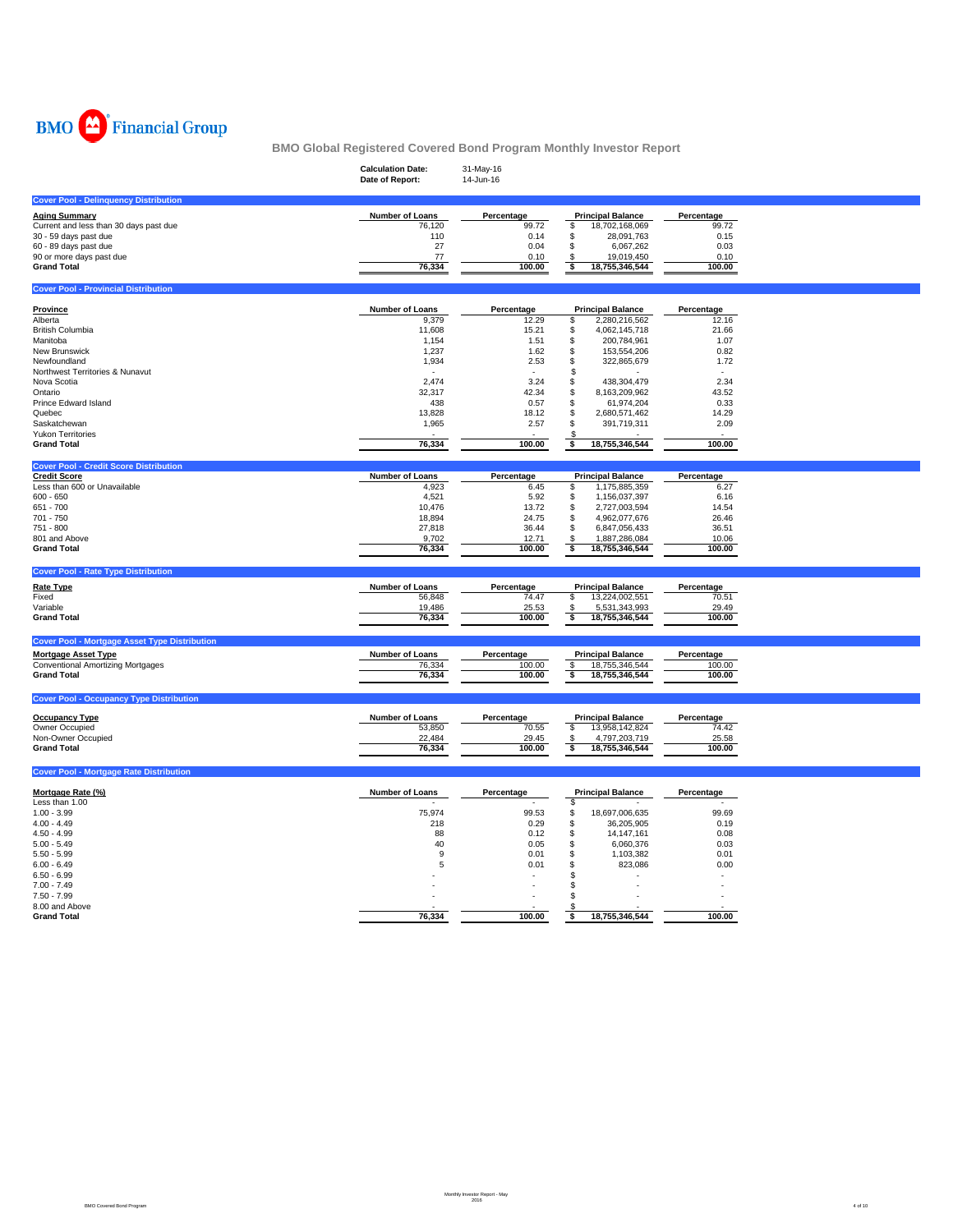

| <b>Calculation Date:</b> | 31-May-16 |
|--------------------------|-----------|
| Date of Report:          | 14-Jun-16 |

| Cover Pool - Indexed LTV Distribution <sup>(1)</sup> |                        |            |                          |            |
|------------------------------------------------------|------------------------|------------|--------------------------|------------|
| Indexed LTV (%)                                      | <b>Number of Loans</b> | Percentage | <b>Principal Balance</b> | Percentage |
| 20.00 and Below                                      | 6,055                  | 7.93       | 490,276,288              | 2.61       |
| $20.01 - 25.00$                                      | 2,986                  | 3.91       | 408,065,859              | 2.18       |
| $25.01 - 30.00$                                      | 3,345                  | 4.38       | 545.687.997              | 2.91       |
| $30.01 - 35.00$                                      | 3,470                  | 4.55       | 697,796,108              | 3.72       |
| $35.01 - 40.00$                                      | 4.188                  | 5.49       | 1.026.263.476            | 5.47       |
| $40.01 - 45.00$                                      | 5,013                  | 6.57       | 1,354,350,015            | 7.22       |
| $45.01 - 50.00$                                      | 6,562                  | 8.60       | \$<br>1,965,504,109      | 10.48      |
| $50.01 - 55.00$                                      | 7,830                  | 10.26      | \$<br>2,188,093,453      | 11.67      |
| $55.01 - 60.00$                                      | 9,502                  | 12.45      | 2,593,364,099            | 13.83      |
| $60.01 - 65.00$                                      | 9.795                  | 12.83      | 2,550,427,332            | 13.60      |
| $65.01 - 70.00$                                      | 7,414                  | 9.71       | 2,002,135,995            | 10.68      |
| 70.01 - 75.00                                        | 6,561                  | 8.60       | 1.855.228.219            | 9.89       |
| 75.01 - 80.00                                        | 3,613                  | 4.73       | 1,078,153,593            | 5.75       |
| 80.01 and Above                                      |                        |            |                          |            |
| <b>Grand Total</b>                                   | 76,334                 | 100.00     | 18.755.346.544           | 100.00     |

<sup>(1)</sup> Value as determined by adjusting, not less than quarterly, the Original Market Value utilizing the Indexation Methodology (see Appendix for details) for subsequent price developments.

## **Cover Pool - Remaining Term Distribution**

| <b>Months to Maturity</b> | <b>Number of Loans</b> | Percentage |   | <b>Principal Balance</b> | Percentage |
|---------------------------|------------------------|------------|---|--------------------------|------------|
| Less than 12              | 13.656                 | 17.89      |   | 3,370,876,809            | 17.97      |
| $12 - 17$                 | 13.321                 | 17.45      |   | 2,935,064,164            | 15.65      |
| $18 - 24$                 | 10.990                 | 14.40      | S | 2.374.650.084            | 12.66      |
| $25 - 30$                 | 5.816                  | 7.62       |   | 1,543,559,137            | 8.23       |
| $31 - 36$                 | 4,297                  | 5.63       |   | 1,161,494,798            | 6.19       |
| $37 - 42$                 | 7,525                  | 9.86       |   | 1.941.491.158            | 10.35      |
| $43 - 48$                 | 6.989                  | 9.16       |   | 1.848.023.197            | 9.85       |
| $49 - 54$                 | 8.452                  | 11.07      |   | 2.292.163.134            | 12.22      |
| $55 - 60$                 | 5.194                  | 6.80       |   | .266.160.695             | 6.75       |
| $61 - 63$                 |                        | 0.00       |   | 223.145                  | 0.00       |
| 72 and Above              | 93                     | 0.12       |   | 21.640.223               | 0.12       |
| <b>Grand Total</b>        | 76.334                 | 100.00     |   | 18.755.346.544           | 100.00     |

## **Cover Pool - Remaining Principal Balance Distribution**

| <b>Remaining Principal Balance (C\$)</b> | <b>Number of Loans</b> | Percentage |    | <b>Principal Balance</b> | Percentage |
|------------------------------------------|------------------------|------------|----|--------------------------|------------|
| 99,999 and Below                         | 13,689                 | 17.93      |    | 891,607,092              | 4.75       |
| 100.000 - 199.999                        | 25,753                 | 33.74      |    | 3,877,075,939            | 20.67      |
| 200.000 - 299.999                        | 18,273                 | 23.94      | \$ | 4.473.010.643            | 23.85      |
| 300.000 - 399.999                        | 8.858                  | 11.60      |    | 3.045.794.927            | 16.24      |
| 400.000 - 499.999                        | 4,097                  | 5.37       |    | 1,824,313,207            | 9.73       |
| 500.000 - 599.999                        | 1,965                  | 2.57       |    | 1.071.424.907            | 5.71       |
| 600.000 - 699.999                        | 985                    | 1.29       | J. | 637.077.868              | 3.40       |
| 700.000 - 799.999                        | 651                    | 0.85       |    | 487.585.203              | 2.60       |
| 800.000 - 899.999                        | 491                    | 0.64       |    | 416.489.131              | 2.22       |
| 900.000 - 999.999                        | 369                    | 0.48       |    | 350.077.826              | 1.87       |
| 1.000.000 - 1.499.999                    | 860                    | 1.13       |    | 1,046,055,193            | 5.58       |
| 1.500.000 - 2.000.000                    | 260                    | 0.34       |    | 441.300.907              | 2.35       |
| 2,000,000 - 3,000,000                    | 83                     | 0.11       |    | 193.533.701              | 1.03       |
| 3,000,000 and Above                      |                        |            |    |                          |            |
|                                          | 76,334                 | 100.00     |    | 18,755,346,544           | 100.00     |

| <b>Cover Pool - Property Type Distribution</b> |                 |            |                          |            |
|------------------------------------------------|-----------------|------------|--------------------------|------------|
| <b>Property Type</b>                           | Number of Loans | Percentage | <b>Principal Balance</b> | Percentage |
| Condominium                                    | 16.632          | 21.79      | 3.165.344.380            | 16.88      |
| Multi-Residential                              | 4,775           | 6.26       | 1.163.368.730            | 6.20       |
| Single Family                                  | 49.626          | 65.01      | 13.237.451.375           | 70.58      |
| Townhouse                                      | 5,301           | 6.94       | 1.189.182.060            | 6.34       |
| <b>Grand Total</b>                             | 76.334          | 100.00     | 18.755.346.544           | 100.00     |

*Note: Percentages and totals in the above tables may not add exactly due to rounding.*

# **Cover Pool - Indexed LTV and Delinquency Distribution by Province**

|          |                 |                                                     | <b>Aging Summary</b> |                           |           |                           |         |                             |           |  |               |  |  |  |
|----------|-----------------|-----------------------------------------------------|----------------------|---------------------------|-----------|---------------------------|---------|-----------------------------|-----------|--|---------------|--|--|--|
| Province | Indexed LTV (%) | <b>Current and</b><br>less than 30<br>days past due |                      | 30 to 59<br>days past due |           | 60 to 89<br>days past due |         | 90 or more<br>days past due |           |  | Total         |  |  |  |
| Alberta  | 20.00 and Below |                                                     | 41.562.268           |                           | 21.317    |                           |         |                             |           |  | 41,583,585    |  |  |  |
|          | $20.01 - 25$    |                                                     | 35,905,048           |                           |           |                           |         |                             |           |  | 35,905,048    |  |  |  |
|          | $25.01 - 30$    |                                                     | 46.945.847           |                           |           |                           |         |                             | 610.907   |  | 47,556,755    |  |  |  |
|          | $30.01 - 35$    |                                                     | 66.886.542           |                           | 236.990   |                           |         |                             |           |  | 67,123,532    |  |  |  |
|          | $35.01 - 40$    |                                                     | 73.379.318           |                           |           |                           |         |                             |           |  | 73.379.318    |  |  |  |
|          | $40.01 - 45$    |                                                     | 94.532.610           |                           | 228,602   |                           |         |                             |           |  | 94,761,213    |  |  |  |
|          | $45.01 - 50$    |                                                     | 134.088.864          |                           | 312.589   |                           |         |                             |           |  | 134.401.453   |  |  |  |
|          | $50.01 - 55$    |                                                     | 190,029,309          |                           | 2,205,616 |                           |         |                             |           |  | 192,234,926   |  |  |  |
|          | $55.01 - 60$    |                                                     | 276.829.740          |                           | 650.854   |                           |         |                             |           |  | 277.480.594   |  |  |  |
|          | $60.01 - 65$    |                                                     | 413.893.197          |                           | 269.289   |                           |         |                             |           |  | 414, 162, 486 |  |  |  |
|          | $65.01 - 70$    |                                                     | 360.627.374          |                           | 859,165   |                           | 328,736 |                             |           |  | 361,815,275   |  |  |  |
|          | $70.01 - 75$    |                                                     | 259.732.688          |                           | 186.738   |                           |         |                             |           |  | 259,919,426   |  |  |  |
|          | $75.01 - 80$    |                                                     | 278.614.905          |                           |           |                           |         |                             | 1,278,048 |  | 279,892,953   |  |  |  |
|          | 80.01 and Above |                                                     |                      |                           |           |                           |         |                             |           |  |               |  |  |  |
|          |                 |                                                     | 2,273,027,710        |                           | 4,971,161 |                           | 328,736 |                             | 1,888,955 |  | 2,280,216,562 |  |  |  |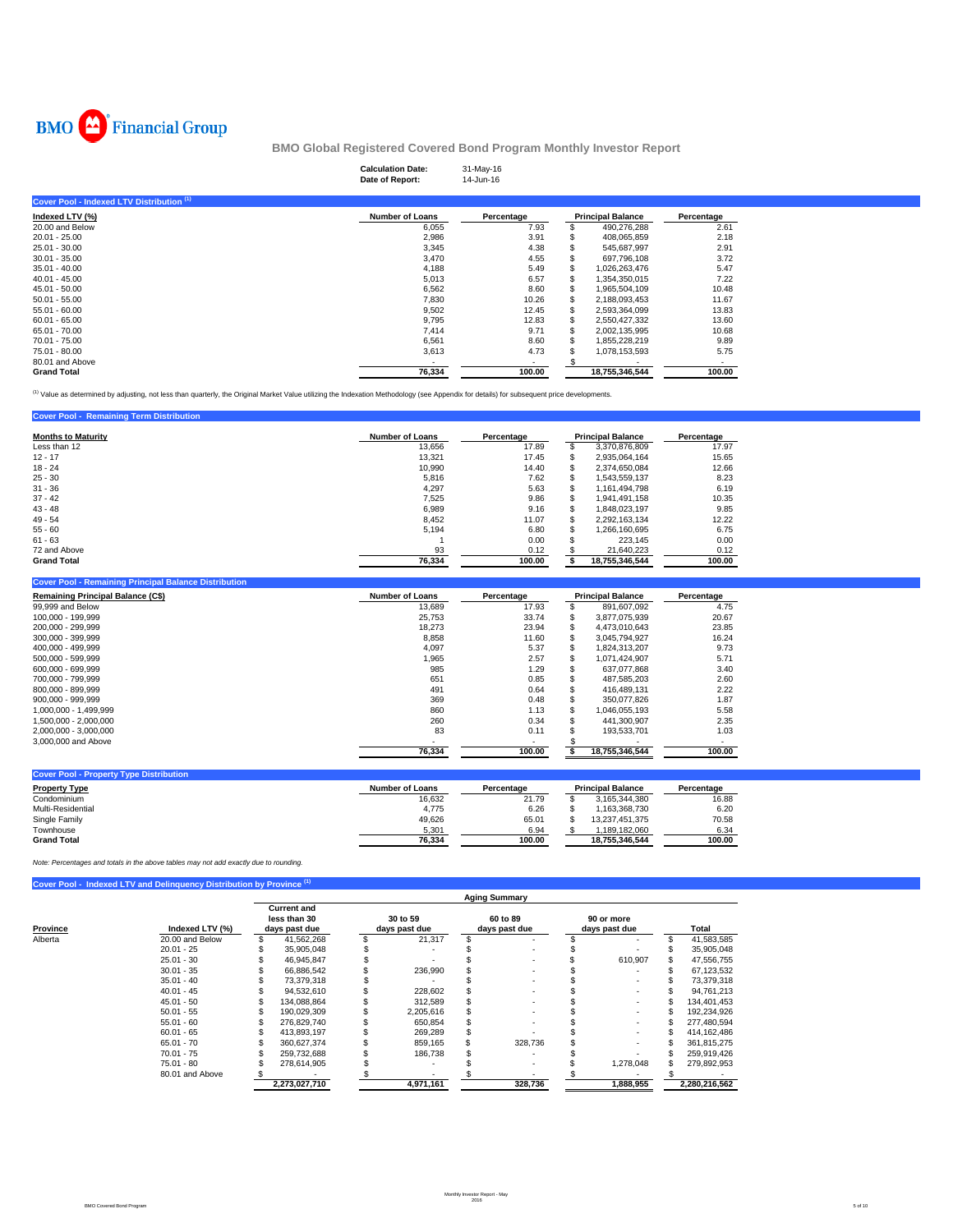

**Calculation Date:** 31-May-16 **Date of Report:** 14-Jun-16

|                                 |                                 |                                    |          |               | <b>Aging Summary</b> |           |          |               |          |                                                                                                                                                                                |
|---------------------------------|---------------------------------|------------------------------------|----------|---------------|----------------------|-----------|----------|---------------|----------|--------------------------------------------------------------------------------------------------------------------------------------------------------------------------------|
|                                 |                                 | <b>Current and</b><br>less than 30 |          | 30 to 59      | 60 to 89             |           |          | 90 or more    |          |                                                                                                                                                                                |
| Province                        | Indexed LTV (%)                 | days past due                      |          | days past due | days past due        |           |          | days past due |          | Total                                                                                                                                                                          |
| <b>British Columbia</b>         | 20.00 and Below                 | 181,842,610<br>\$                  | \$       | 91,689        | \$                   |           | \$       | 114,777       | \$       | 182,049,076                                                                                                                                                                    |
|                                 | $20.01 - 25$                    | 148,577,803<br>\$                  | \$       |               | \$                   |           | \$       |               | \$       | 148,577,803                                                                                                                                                                    |
|                                 | $25.01 - 30$                    | \$<br>195,595,409                  | \$       |               | \$                   | 101,611   | \$       |               | \$       | 195,697,021                                                                                                                                                                    |
|                                 | $30.01 - 35$                    | \$<br>271,282,894                  | \$       | 433,189       | \$                   |           | \$       |               | \$       | 271,716,083                                                                                                                                                                    |
|                                 | $35.01 - 40$                    | \$<br>439,791,119                  | \$       | 2,689,823     | \$                   | ä,        | \$       | 2,126,904     | \$       | 444,607,846                                                                                                                                                                    |
|                                 | $40.01 - 45$                    | \$<br>577,035,190                  | \$       | 507,667       | \$                   |           | \$       | 319,261       | \$       | 577,862,118                                                                                                                                                                    |
|                                 | $45.01 - 50$                    | \$<br>834,295,616                  | \$       | 293,805       | \$                   | 425,979   | \$       | 917,875       | \$       | 835,933,276                                                                                                                                                                    |
|                                 | $50.01 - 55$                    | \$<br>562,204,177                  | \$       | 872,650       | \$                   | 360,899   | \$       | 414,693       | \$       | 563,852,418                                                                                                                                                                    |
|                                 | $55.01 - 60$                    | \$<br>350,965,138                  | \$       |               | \$                   |           | \$       |               | \$       | 350,965,138                                                                                                                                                                    |
|                                 | $60.01 - 65$                    | \$<br>227,329,219                  | \$       | 262,375       | \$                   | 182,184   | \$       |               | \$       | 227,773,777                                                                                                                                                                    |
|                                 | $65.01 - 70$                    | 172,207,202<br>\$                  | \$       | 133,705       | \$                   |           | \$       |               | \$       | 172,340,907                                                                                                                                                                    |
|                                 | $70.01 - 75$                    | \$<br>68,416,318                   | \$       |               | \$                   |           | \$       | 568,259       | \$       | 68,984,577                                                                                                                                                                     |
|                                 | 75.01 - 80                      | \$<br>21,785,677                   | \$       |               | \$                   |           | \$       |               | \$       | 21,785,677                                                                                                                                                                     |
|                                 | 80.01 and Above                 | \$                                 | \$       |               | \$                   |           | \$       |               | \$       |                                                                                                                                                                                |
|                                 |                                 | 4,051,328,373                      |          | 5,284,903     |                      | 1,070,673 |          | 4,461,769     |          | 4,062,145,718                                                                                                                                                                  |
|                                 |                                 | <b>Current and</b>                 |          |               | <b>Aging Summary</b> |           |          |               |          |                                                                                                                                                                                |
|                                 |                                 | less than 30                       |          | 30 to 59      | 60 to 89             |           |          | 90 or more    |          |                                                                                                                                                                                |
| <u>Province</u>                 | Indexed LTV (%)                 | days past due                      |          | days past due | days past due        |           |          | days past due |          | Total                                                                                                                                                                          |
| Manitoba                        | 20.00 and Below                 | \$<br>3,761,708                    | \$       |               | \$                   |           | \$       |               | \$       | 3,761,708                                                                                                                                                                      |
|                                 | $20.01 - 25$                    | \$<br>2,967,601                    | \$       |               | \$                   |           | \$       |               | \$       | 2,967,601                                                                                                                                                                      |
|                                 | $25.01 - 30$                    | \$<br>3,511,194                    | \$       |               | \$                   |           | \$       |               | \$       | 3,511,194                                                                                                                                                                      |
|                                 | $30.01 - 35$<br>$35.01 - 40$    | \$<br>5,402,468<br>\$<br>4,263,056 | \$<br>\$ |               | \$<br>\$             |           | \$<br>\$ |               | \$<br>\$ | 5,402,468<br>4,263,056                                                                                                                                                         |
|                                 |                                 | \$<br>7,648,099                    | \$       |               | \$                   |           | \$       |               |          |                                                                                                                                                                                |
|                                 | $40.01 - 45$<br>$45.01 - 50$    | \$<br>12,180,527                   | \$       |               | \$                   |           | \$       | 108,284       | \$<br>\$ | 7,648,099                                                                                                                                                                      |
|                                 | $50.01 - 55$                    | \$<br>18,048,709                   | \$       |               | \$                   |           | \$       |               | \$       | 12,288,810<br>18,048,709                                                                                                                                                       |
|                                 | $55.01 - 60$                    | \$<br>26,763,004                   | \$       | 195,461       | \$                   |           | \$       |               | \$       | 26,958,465                                                                                                                                                                     |
|                                 | $60.01 - 65$                    | \$<br>40,847,212                   | \$       |               | \$                   |           | \$       |               | \$       | 40,847,212                                                                                                                                                                     |
|                                 | $65.01 - 70$                    | \$<br>26,325,959                   | \$       |               | \$                   |           | \$       |               | \$       | 26,325,959                                                                                                                                                                     |
|                                 | $70.01 - 75$                    | \$<br>24,740,080                   | \$       | 173,292       | \$                   |           | \$       |               | \$       | 24,913,372                                                                                                                                                                     |
|                                 | $75.01 - 80$                    | \$<br>23,848,308                   | \$       | ٠             | \$                   |           | \$       |               | \$       | 23,848,308                                                                                                                                                                     |
|                                 | 80.01 and Above                 | \$                                 | \$       |               | \$                   |           | \$       |               |          |                                                                                                                                                                                |
|                                 |                                 | 200,307,924                        |          | 368,753       |                      |           |          | 108,284       |          | 200,784,961                                                                                                                                                                    |
|                                 |                                 |                                    |          |               | <b>Aging Summary</b> |           |          |               |          |                                                                                                                                                                                |
|                                 |                                 | <b>Current and</b><br>less than 30 |          | 30 to 59      | 60 to 89             |           |          | 90 or more    |          |                                                                                                                                                                                |
| <u>Province</u>                 | Indexed LTV (%)                 | days past due                      |          | days past due | days past due        |           |          | days past due |          | <b>Total</b>                                                                                                                                                                   |
| New Brunswick                   | 20.00 and Below                 | \$<br>3,028,994                    | \$       |               | \$                   |           | \$       | 64,812        | \$       | 3,093,806                                                                                                                                                                      |
|                                 | $20.01 - 25$                    | \$<br>2,333,304                    | \$       |               | \$                   |           | \$       |               | \$       | 2,333,304                                                                                                                                                                      |
|                                 | $25.01 - 30$                    | \$<br>3,502,648                    | \$       |               | \$                   |           | \$       |               | \$       | 3,502,648                                                                                                                                                                      |
|                                 | $30.01 - 35$                    | \$<br>4,160,002                    | \$       |               | \$                   | 36,292    | \$       |               | \$       | 4,196,294                                                                                                                                                                      |
|                                 | $35.01 - 40$                    | \$<br>5,537,336                    | \$       |               | \$                   |           | \$       |               | \$       | 5,537,336                                                                                                                                                                      |
|                                 | $40.01 - 45$                    | \$<br>7,170,081                    | \$       |               | \$                   |           | \$       |               | \$       | 7,170,081                                                                                                                                                                      |
|                                 | $45.01 - 50$                    | \$<br>7,966,886                    | \$       |               | \$                   |           | \$       |               | \$       | 7,966,886                                                                                                                                                                      |
|                                 | $50.01 - 55$                    | \$<br>17,606,073                   | \$       | 93,827        | \$                   |           | \$       |               | \$       | 17,699,900                                                                                                                                                                     |
|                                 | $55.01 - 60$                    | \$<br>29,089,961                   | \$       | 179,335       | \$                   |           | \$       | 574,088       | \$       | 29,843,384                                                                                                                                                                     |
|                                 | $60.01 - 65$                    | \$<br>30,146,084                   | \$       |               | \$                   |           | \$       |               | \$       | 30,146,084                                                                                                                                                                     |
|                                 | $65.01 - 70$                    | \$<br>26,307,217                   | \$       |               | \$                   |           | \$       |               | \$<br>\$ | 26,307,217                                                                                                                                                                     |
|                                 |                                 | \$<br>9,591,552                    | \$       |               | \$                   |           | \$       |               |          | 9,591,552                                                                                                                                                                      |
|                                 | $70.01 - 75$                    |                                    |          |               |                      |           |          |               |          | 6,165,714                                                                                                                                                                      |
|                                 | 75.01 - 80                      | \$<br>6,165,714                    | \$       |               | \$<br>\$             |           | \$<br>\$ |               | \$       |                                                                                                                                                                                |
|                                 | 80.01 and Above                 | \$<br>152,605,851                  | s        | 273,162       |                      | 36,292    |          | 638.900       |          |                                                                                                                                                                                |
|                                 |                                 |                                    |          |               | <b>Aging Summary</b> |           |          |               |          |                                                                                                                                                                                |
|                                 |                                 | <b>Current and</b><br>less than 30 |          | 30 to 59      | 60 to 89             |           |          | 90 or more    |          |                                                                                                                                                                                |
|                                 | Indexed LTV (%)                 | days past due                      |          | days past due | days past due        |           |          | days past due |          | <b>Total</b>                                                                                                                                                                   |
|                                 | 20.00 and Below                 | \$<br>4,033,854                    | \$       |               | \$                   |           | \$       |               | \$       |                                                                                                                                                                                |
|                                 | $20.01 - 25$                    | 2.789.127<br>\$                    | \$       |               | \$                   |           | \$       |               | \$       |                                                                                                                                                                                |
|                                 | $25.01 - 30$                    | \$<br>5,193,688                    | \$       | 50,002        | \$                   |           | \$       |               | \$       |                                                                                                                                                                                |
|                                 | $30.01 - 35$                    | \$<br>5,543,963                    | \$       |               | \$                   |           | \$       |               | \$       |                                                                                                                                                                                |
|                                 | $35.01 - 40$                    | 6,663,635<br>\$                    | \$       |               | \$                   |           | \$       |               | \$       |                                                                                                                                                                                |
|                                 | $40.01 - 45$                    | \$<br>11,850,492                   | \$       |               | \$                   |           | \$       |               | \$       |                                                                                                                                                                                |
|                                 | $45.01 - 50$                    | \$<br>14,780,153                   | \$       |               | \$                   | 93,357    | \$       |               | \$       |                                                                                                                                                                                |
|                                 | $50.01 - 55$                    | 22,714,129<br>\$                   | \$       |               | \$                   |           | \$       |               | \$       |                                                                                                                                                                                |
|                                 | $55.01 - 60$                    | \$<br>57,321,705                   | \$       |               | \$                   |           | \$       | 123,780       | \$       |                                                                                                                                                                                |
|                                 | $60.01 - 65$                    | 79,554,883<br>\$                   | \$       |               | \$                   |           | \$       | 726,308       | \$       |                                                                                                                                                                                |
|                                 | $65.01 - 70$                    | \$<br>65,433,100                   | \$       |               | \$                   |           | \$       |               | \$       |                                                                                                                                                                                |
|                                 | $70.01 - 75$                    | 30,102,649<br>\$                   | \$       |               | \$                   |           | \$       |               | \$       | 153,554,206<br>4,033,854<br>2.789.127<br>5,243,689<br>5,543,963<br>6,663,635<br>11,850,492<br>14,873,510<br>22,714,129<br>57,445,485<br>80,281,191<br>65,433,100<br>30,102,649 |
| <b>Province</b><br>Newfoundland | $75.01 - 80$<br>80.01 and Above | \$<br>15,890,854<br>\$             | \$<br>\$ |               | \$<br>\$             |           | \$<br>\$ |               | \$<br>\$ | 15,890,854                                                                                                                                                                     |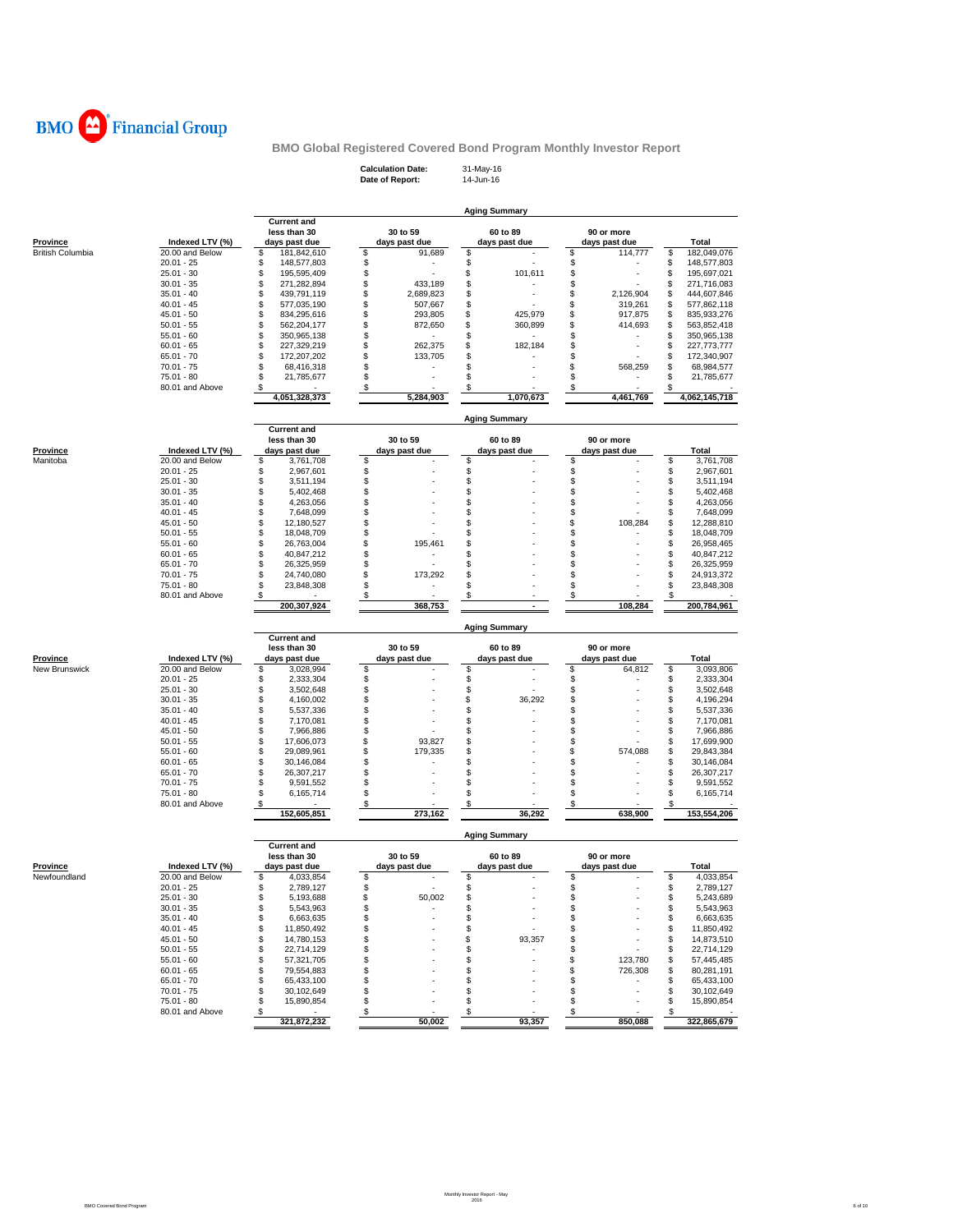

|                       |                              |                                                     | <b>Calculation Date:</b><br>Date of Report: | 31-May-16<br>14-Jun-16    |                                |                                        |
|-----------------------|------------------------------|-----------------------------------------------------|---------------------------------------------|---------------------------|--------------------------------|----------------------------------------|
|                       |                              |                                                     |                                             | <b>Aging Summary</b>      |                                |                                        |
| <b>Province</b>       | Indexed LTV (%)              | <b>Current and</b><br>less than 30<br>days past due | 30 to 59<br>days past due                   | 60 to 89<br>days past due | 90 or more<br>days past due    | Total                                  |
| Northwest Territories | 20.00 and Below              | \$                                                  | \$                                          | \$                        | \$                             | \$                                     |
|                       | $20.01 - 25$                 | \$                                                  | \$                                          | \$                        | \$                             | \$                                     |
|                       | $25.01 - 30$<br>$30.01 - 35$ | \$<br>\$                                            | \$<br>\$                                    | \$<br>\$                  | \$<br>\$                       | \$<br>\$                               |
|                       | $35.01 - 40$                 | \$                                                  | \$                                          | \$                        | \$                             | \$                                     |
|                       | $40.01 - 45$                 | \$                                                  | \$                                          | \$                        | \$                             | \$                                     |
|                       | $45.01 - 50$                 | \$                                                  | \$                                          | \$                        | \$                             | \$                                     |
|                       | $50.01 - 55$                 | \$                                                  | \$                                          | \$                        | \$                             | \$                                     |
|                       | $55.01 - 60$                 | \$                                                  | \$                                          | \$                        | \$                             | \$                                     |
|                       | $60.01 - 65$                 | \$<br>\$                                            | \$<br>\$                                    | \$<br>\$                  | \$<br>\$                       | S<br>\$                                |
|                       | $65.01 - 70$<br>$70.01 - 75$ | \$                                                  | \$                                          | \$                        | \$                             | \$                                     |
|                       | 75.01 - 80                   | \$                                                  | \$                                          | \$                        | \$                             | \$                                     |
|                       | 80.01 and Above              | \$                                                  | \$                                          | \$                        | \$                             | s                                      |
|                       |                              | \$                                                  | \$                                          | \$                        | \$                             | \$                                     |
|                       |                              |                                                     |                                             | <b>Aging Summary</b>      |                                |                                        |
|                       |                              | <b>Current and</b><br>less than 30                  | 30 to 59                                    | 60 to 89                  | 90 or more                     |                                        |
| <b>Province</b>       | Indexed LTV (%)              | days past due                                       | days past due                               | days past due             | days past due                  | Total                                  |
| Nova Scotia           | 20.00 and Below              | \$<br>4,275,805                                     | \$                                          | \$                        | \$                             | \$<br>4,275,805                        |
|                       | $20.01 - 25$                 | \$<br>7,206,639                                     | \$                                          | \$                        | \$                             | 7,206,639<br>\$                        |
|                       | $25.01 - 30$                 | \$<br>5,666,497                                     | \$                                          | \$                        | \$                             | 5,666,497<br>\$                        |
|                       | $30.01 - 35$                 | \$<br>7,750,498                                     | \$                                          | \$                        | \$<br>223,360                  | \$<br>7,973,858                        |
|                       | $35.01 - 40$                 | \$<br>8,744,235                                     | \$                                          | \$<br>55,388              | \$                             | 8,799,623<br>\$                        |
|                       | $40.01 - 45$<br>$45.01 - 50$ | \$<br>19,556,337<br>\$                              | \$<br>\$                                    | \$                        | \$                             | 19,556,337<br>\$<br>\$                 |
|                       | $50.01 - 55$                 | 20,512,491<br>\$<br>27,341,740                      | \$                                          | \$<br>\$                  | \$<br>\$<br>41,987             | 20,512,491<br>\$<br>27,383,728         |
|                       | $55.01 - 60$                 | \$<br>52,880,494                                    | \$<br>139,861                               | \$                        | \$                             | S<br>53,020,355                        |
|                       | $60.01 - 65$                 | \$<br>73,879,447                                    | \$                                          | \$<br>35,529              | \$<br>416,178                  | 74,331,155<br>\$                       |
|                       | $65.01 - 70$                 | \$<br>72,122,406                                    | \$                                          | \$                        | \$                             | S<br>72,122,406                        |
|                       | $70.01 - 75$                 | \$<br>96,309,812                                    | \$                                          | \$                        | \$                             | 96,309,812<br>\$                       |
|                       | 75.01 - 80                   | \$<br>40,836,478                                    | \$<br>309,296                               | \$                        | \$                             | 41, 145, 774<br>\$                     |
|                       | 80.01 and Above              | \$<br>437,082,880                                   | \$<br>449,157                               | \$<br>90,918              | \$<br>681,525                  | \$<br>438,304,479                      |
|                       |                              |                                                     |                                             |                           |                                |                                        |
|                       |                              |                                                     |                                             |                           |                                |                                        |
|                       |                              | <b>Current and</b>                                  |                                             | <b>Aging Summary</b>      |                                |                                        |
|                       |                              | less than 30                                        | 30 to 59                                    | 60 to 89                  | 90 or more                     |                                        |
| <b>Province</b>       | Indexed LTV (%)              | days past due                                       | days past due                               | days past due             | days past due                  | Total                                  |
| Nunavut               | 20.00 and Below              | \$                                                  | \$                                          | \$                        | \$                             | \$                                     |
|                       | $20.01 - 25$                 | \$                                                  | \$                                          | \$                        | \$                             | \$                                     |
|                       | $25.01 - 30$                 | \$                                                  | \$                                          | \$                        | \$                             | \$                                     |
|                       | $30.01 - 35$<br>$35.01 - 40$ | \$<br>\$                                            | \$<br>\$                                    | \$<br>\$                  | \$<br>\$                       | \$<br>\$                               |
|                       | $40.01 - 45$                 | \$                                                  | \$                                          | \$                        | \$                             | \$                                     |
|                       | $45.01 - 50$                 | \$                                                  | \$                                          | S                         | \$                             | \$                                     |
|                       | $50.01 - 55$                 | \$                                                  | \$                                          | \$                        | \$                             | \$                                     |
|                       | $55.01 - 60$                 | \$                                                  | \$                                          | \$                        | \$                             | \$                                     |
|                       | $60.01 - 65$                 | \$                                                  | \$                                          | \$                        | \$                             | \$                                     |
|                       | $65.01 - 70$<br>$70.01 - 75$ | \$<br>\$                                            | \$<br>\$                                    | \$<br>\$                  | \$<br>\$                       | \$<br>\$                               |
|                       | 75.01 - 80                   | \$                                                  | \$                                          | \$                        | \$                             | s                                      |
|                       | 80.01 and Above              | \$                                                  | \$                                          | \$                        | \$                             | \$                                     |
|                       |                              | \$<br>$\blacksquare$                                | \$<br>$\blacksquare$                        | \$                        | \$                             | \$<br>$\sim$                           |
|                       |                              | <b>Current and</b>                                  |                                             | Aging Summary             |                                |                                        |
|                       |                              | less than 30                                        | 30 to 59                                    | 60 to 89                  | 90 or more                     |                                        |
| Province              | Indexed LTV (%)              | davs past due                                       | days past due                               | days past due             | davs past due                  | Total                                  |
| Ontario               | 20.00 and Below              | \$<br>203,692,279                                   | \$<br>43,909                                | \$                        | \$<br>4                        | \$<br>203,736,193                      |
|                       | $20.01 - 25$                 | \$<br>168,203,353                                   | \$<br>274,618<br>$\sim$                     | \$<br>262,503<br>٠        | \$<br>86,031                   | \$<br>168,826,505                      |
|                       | $25.01 - 30$<br>$30.01 - 35$ | \$<br>234,671,471<br>\$<br>273,062,376              | \$<br>\$<br>623,602                         | \$<br>\$<br>×.            | \$<br>\$<br>٠                  | 234,671,471<br>\$<br>273,685,978<br>\$ |
|                       | $35.01 - 40$                 | \$<br>399,505,955                                   | \$<br>$\sim$                                | \$<br>181,334             | \$                             | \$<br>399,687,289                      |
|                       | $40.01 - 45$                 | \$<br>522,219,748                                   | \$<br>295,577                               | \$<br>$\sim$              | \$<br>239,970                  | 522,755,295<br>\$                      |
|                       | $45.01 - 50$                 | \$<br>766,263,900                                   | \$<br>1,263,919                             | \$<br>441,148             | \$                             | 767,968,967<br>\$                      |
|                       | $50.01 - 55$                 | \$<br>1,079,737,820                                 | \$<br>1,675,021                             | \$<br>$\sim$              | \$<br>1,111,897                | \$<br>1,082,524,738                    |
|                       | $55.01 - 60$                 | \$<br>1,433,870,193                                 | \$<br>4,281,476                             | \$<br>235,684             | \$<br>733,779                  | 1,439,121,132<br>\$                    |
|                       | $60.01 - 65$                 | \$<br>1,191,478,210                                 | \$<br>1,328,538                             | \$<br>258,821             | \$<br>945,826                  | 1,194,011,395<br>\$                    |
|                       | $65.01 - 70$<br>$70.01 - 75$ | \$<br>882,292,406<br>\$<br>732,419,196              | \$<br>942,965<br>\$<br>240,789              | \$<br>\$                  | \$<br>121,454<br>\$<br>573,073 | 883,356,825<br>\$<br>733,233,059<br>\$ |
|                       | 75.01 - 80                   | \$<br>259,631,116                                   | \$<br>٠                                     | \$                        | \$<br>$\sim$                   | 259,631,116<br>\$                      |
|                       | 80.01 and Above              | \$<br>8,147,048,022                                 | $\frac{1}{2}$<br>10,970,415                 | \$<br>1,379,491           | \$<br>3,812,034                | 8,163,209,962                          |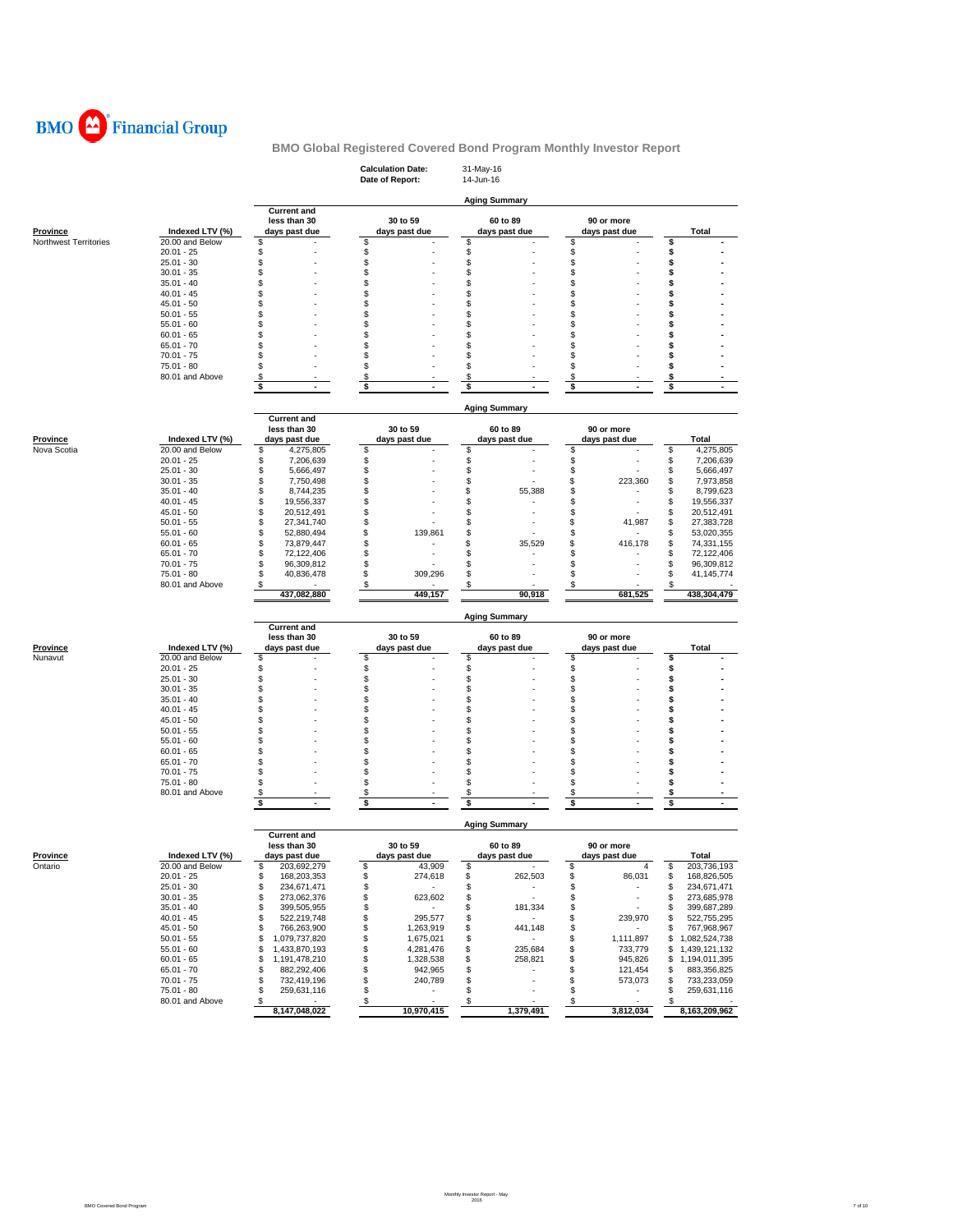

|                             |                                 |                                                     | <b>Calculation Date:</b><br>Date of Report: | 31-May-16<br>14-Jun-16    |                             |                                        |
|-----------------------------|---------------------------------|-----------------------------------------------------|---------------------------------------------|---------------------------|-----------------------------|----------------------------------------|
|                             |                                 |                                                     |                                             | <b>Aging Summary</b>      |                             |                                        |
| <b>Province</b>             | Indexed LTV (%)                 | <b>Current and</b><br>less than 30<br>days past due | 30 to 59<br>days past due                   | 60 to 89<br>days past due | 90 or more<br>days past due | <b>Total</b>                           |
| <b>Prince Edward Island</b> | 20.00 and Below                 | \$<br>1.105.002                                     | \$                                          | \$                        | \$<br>1                     | \$<br>1,105,003                        |
|                             | $20.01 - 25$<br>$25.01 - 30$    | \$<br>666,722<br>\$<br>1,162,444                    | \$<br>\$                                    | \$<br>\$                  | \$<br>\$                    | \$<br>666,722<br>\$<br>1,162,444       |
|                             | $30.01 - 35$                    | \$<br>1,011,521                                     | \$                                          | \$                        | \$                          | \$<br>1,011,521                        |
|                             | $35.01 - 40$                    | \$<br>1,606,367                                     | \$                                          | \$                        | \$                          | \$<br>1,606,367                        |
|                             | $40.01 - 45$                    | \$<br>2,982,051                                     | \$                                          | \$                        | \$                          | \$<br>2,982,051                        |
|                             | $45.01 - 50$                    | \$<br>3,648,555                                     | \$                                          | \$                        | \$                          | \$<br>3,648,555                        |
|                             | $50.01 - 55$                    | \$<br>7,962,983                                     | \$                                          | \$                        | \$                          | \$<br>7,962,983                        |
|                             | $55.01 - 60$                    | \$<br>11,914,862                                    | \$                                          | \$                        | \$                          | \$<br>11,914,862                       |
|                             | $60.01 - 65$<br>$65.01 - 70$    | \$<br>13, 181, 674<br>\$                            | \$<br>\$                                    | \$<br>\$                  | \$<br>\$                    | \$<br>13, 181, 674<br>\$               |
|                             | 70.01 - 75                      | 11,668,516<br>\$<br>3,728,917                       | \$                                          | \$                        | \$                          | 11,668,516<br>\$<br>3,728,917          |
|                             | 75.01 - 80                      | \$<br>1,334,589                                     | \$                                          | \$                        | \$                          | \$<br>1,334,589                        |
|                             | 80.01 and Above                 | \$                                                  | \$                                          | \$                        | \$                          | \$                                     |
|                             |                                 | 61,974,203                                          |                                             |                           | 1                           | 61,974,204                             |
|                             |                                 | <b>Current and</b>                                  |                                             | <b>Aging Summary</b>      |                             |                                        |
|                             |                                 | less than 30                                        | 30 to 59                                    | 60 to 89                  | 90 or more                  |                                        |
| <b>Province</b>             | Indexed LTV (%)                 | days past due                                       | days past due                               | days past due             | days past due               | Total                                  |
| Quebec                      | 20.00 and Below                 | \$<br>41,042,838                                    | \$                                          | \$                        | \$<br>36,265                | \$<br>41,079,104                       |
|                             | $20.01 - 25$                    | \$<br>35,041,493                                    | \$                                          | \$                        | \$                          | \$<br>35,041,493                       |
|                             | $25.01 - 30$                    | \$<br>42,508,504                                    | \$                                          | \$                        | \$                          | \$<br>42,508,504                       |
|                             | $30.01 - 35$                    | \$<br>52,200,573<br>\$                              | \$<br>216,854                               | \$                        | \$                          | \$<br>52,417,427                       |
|                             | $35.01 - 40$<br>$40.01 - 45$    | 68,262,275<br>\$<br>95,880,588                      | \$<br>\$                                    | \$<br>\$                  | \$<br>47,878<br>\$          | \$<br>68,310,153<br>\$<br>95,880,588   |
|                             | $45.01 - 50$                    | \$<br>122,554,522                                   | \$<br>308,019                               | \$                        | 629,773<br>\$               | \$<br>123,492,314                      |
|                             | $50.01 - 55$                    | \$<br>168,119,334                                   | \$                                          | \$                        | \$                          | \$<br>168,119,334                      |
|                             | $55.01 - 60$                    | \$<br>250,629,612                                   | \$<br>515,457                               | \$<br>577,629             | \$<br>371,015               | \$<br>252,093,714                      |
|                             | $60.01 - 65$                    | \$<br>419,945,963                                   | \$<br>1,243,919                             | \$<br>727,806             | \$<br>1,546,129             | 423,463,818<br>\$                      |
|                             | 65.01 - 70                      | \$<br>347,583,203                                   | \$<br>395,048                               | \$<br>830,703             | \$<br>1,160,105             | \$<br>349,969,060                      |
|                             | $70.01 - 75$<br>75.01 - 80      | \$<br>601,634,935<br>\$<br>421,454,129              | \$<br>1,730,092<br>\$<br>693,403            | \$<br>703,628<br>\$<br>٠  | \$<br>1,096,983<br>\$       | \$<br>605,165,639<br>\$<br>423,030,317 |
|                             | 80.01 and Above                 | \$                                                  | \$                                          | \$                        | 882,785<br>\$               | \$                                     |
|                             |                                 | 2,666,857,970                                       | 5,102,791                                   | 2,839,767                 | 5,770,934                   | 2,680,571,462                          |
|                             |                                 |                                                     |                                             | <b>Aging Summary</b>      |                             |                                        |
|                             |                                 | <b>Current and</b><br>less than 30                  | 30 to 59                                    | 60 to 89                  | 90 or more                  |                                        |
| <b>Province</b>             | Indexed LTV (%)                 | days past due                                       | days past due                               | days past due             | days past due               | Total                                  |
| Saskatchewan                | 20.00 and Below                 | \$<br>5,558,156                                     | \$                                          | \$                        | \$                          | \$<br>5,558,156                        |
|                             | $20.01 - 25$                    | \$<br>3,751,617                                     | \$                                          | \$                        | \$                          | \$<br>3,751,617                        |
|                             | $25.01 - 30$                    | \$<br>6,167,774                                     | \$                                          | \$                        | \$                          | \$<br>6,167,774                        |
|                             | $30.01 - 35$                    | \$<br>8,724,985                                     | \$                                          | \$                        | \$                          | \$<br>8,724,985                        |
|                             | $35.01 - 40$<br>$40.01 - 45$    | \$<br>13,408,853<br>\$                              | \$<br>\$                                    | \$<br>\$                  | \$<br>\$                    | \$<br>13,408,853<br>\$<br>13,883,742   |
|                             | $45.01 - 50$                    | 13,883,742<br>\$<br>43,682,238                      | \$<br>195,691                               | \$<br>228,029             | \$<br>311,891               | \$<br>44,417,849                       |
|                             | $50.01 - 55$                    | \$<br>86,857,009                                    | \$<br>200,510                               | \$                        | 495,069<br>\$               | \$<br>87,552,588                       |
|                             | $55.01 - 60$                    | \$<br>94,295,753                                    | \$<br>225,218                               | \$                        | \$                          | \$<br>94,520,970                       |
|                             | $60.01 - 65$                    | \$<br>52,228,539                                    | \$                                          | \$                        | \$                          | \$<br>52,228,539                       |
|                             | 65.01 - 70                      | \$<br>32,796,732                                    | \$                                          | \$                        | \$                          | \$<br>32,796,732                       |
|                             | $70.01 - 75$                    | \$<br>23,279,215                                    | \$                                          | \$                        | \$                          | \$<br>23,279,215                       |
|                             | $75.01 - 80$<br>80.01 and Above | \$<br>5,428,292<br>\$                               | \$<br>\$                                    | \$<br>\$                  | \$<br>\$                    | \$<br>5,428,292<br>\$                  |
|                             |                                 | 390,062,903                                         | 621,419                                     | 228,029                   | 806,960                     | 391,719,311                            |
|                             |                                 | <b>Current and</b>                                  |                                             | <b>Aging Summary</b>      |                             |                                        |
|                             |                                 | less than 30                                        | 30 to 59                                    | 60 to 89                  | 90 or more                  |                                        |
| <b>Province</b>             | Indexed LTV (%)                 | days past due                                       | days past due                               | days past due             | days past due               | Total                                  |
| <b>Yukon Territories</b>    | 20.00 and Below                 | \$                                                  | \$                                          | S                         | S                           | S                                      |
|                             | $20.01 - 25$                    | \$                                                  | \$                                          | \$                        | \$                          | \$                                     |
|                             | $25.01 - 30$<br>$30.01 - 35$    | \$<br>\$                                            | \$<br>\$                                    | \$<br>\$                  | \$<br>\$                    | \$<br>\$                               |
|                             | $35.01 - 40$                    | \$                                                  | \$                                          | \$                        | \$                          | \$                                     |
|                             | $40.01 - 45$                    | \$                                                  | \$                                          | \$                        | \$                          | \$                                     |
|                             | $45.01 - 50$                    | \$                                                  | \$                                          | \$                        | \$                          | \$                                     |
|                             | $50.01 - 55$                    | \$                                                  | \$                                          | \$                        | \$                          | S                                      |
|                             | $55.01 - 60$                    | \$                                                  | \$                                          | \$                        | \$                          | \$                                     |
|                             | $60.01 - 65$                    | \$                                                  | \$                                          | \$                        | \$                          | S                                      |
|                             | $65.01 - 70$                    | \$                                                  | \$                                          | \$                        | \$                          | \$                                     |
|                             | $70.01 - 75$                    | \$                                                  | \$                                          | \$                        | \$.                         | \$                                     |
|                             | 75.01 - 80<br>80.01 and Above   | \$<br>\$                                            | \$<br>\$                                    | \$<br>\$                  | \$<br>\$                    | \$<br>\$                               |
|                             |                                 | \$<br>÷                                             | \$<br>$\ddot{\phantom{1}}$                  | \$<br>$\overline{a}$      | \$<br>٠                     | \$                                     |
|                             |                                 |                                                     |                                             |                           |                             |                                        |

<sup>(1)</sup> Value as determined by adjusting, not less than quarterly, the Original Market Value utilizing the Indexation Methodology (see Appendix for details) for subsequent price developments.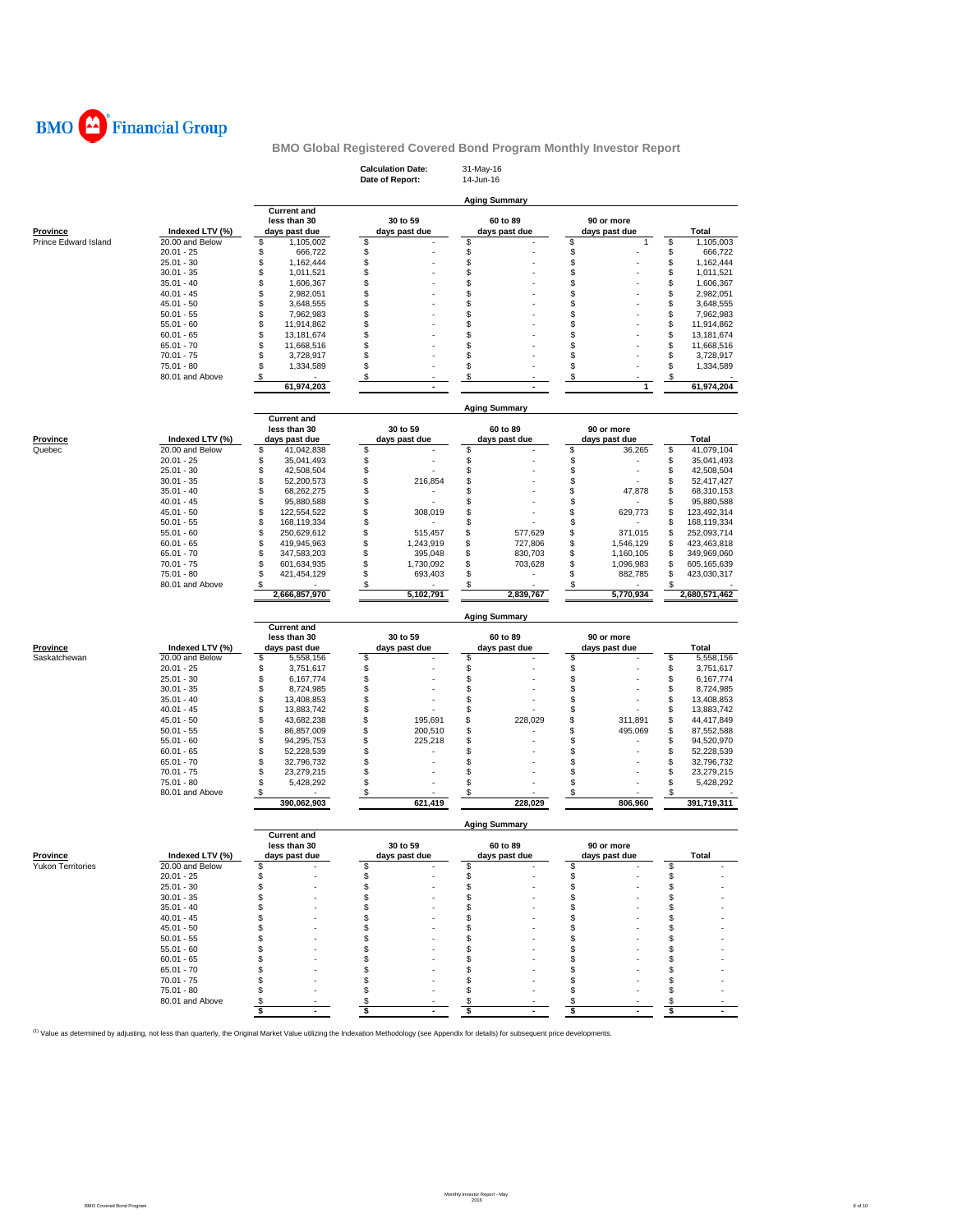

| <b>Calculation Date:</b> | 31-May-16 |
|--------------------------|-----------|
| Date of Report:          | 14-Jun-16 |

| Cover Pool - Current LTV Distribution by Credit Score <sup>(1)</sup> |               |               |                      |                  |               |               |                |
|----------------------------------------------------------------------|---------------|---------------|----------------------|------------------|---------------|---------------|----------------|
|                                                                      |               |               | <b>Credit Scores</b> |                  |               |               |                |
| Indexed LTV (%)                                                      | <600          | $600 - 650$   | 651 - 700            | 701 - 750        | 751 - 800     | >800          | Total          |
| 20.00 and Below                                                      | 36,117,590    | 11, 167, 473  | 38,950,137           | \$<br>79,774,727 | 205, 162, 784 | 119,103,578   | 490,276,288    |
| $20.01 - 25$                                                         | 25.512.819    | 17,096,306    | 40,310,644           | 85,950,115       | 156,548,884   | 82,647,093    | 408,065,859    |
| $25.01 - 30$                                                         | 44.116.845    | 26.074.888    | 51,482,151           | 107,301,118      | 219,437,981   | 97.275.014    | 545,687,997    |
| $30.01 - 35$                                                         | 43.948.781    | 32,767,880    | 76,350,039           | 143,618,775      | 296,958,309   | 104,152,326   | 697,796,108    |
| $35.01 - 40$                                                         | 74.631.627    | 50,639,327    | 117.382.157          | 235, 145, 579    | 407,578,004   | 140,886,782   | 1,026,263,476  |
| $40.01 - 45$                                                         | 104,268,346   | 62,768,592    | 175,569,148          | 309,907,840      | 539,318,596   | 162,517,492   | 1,354,350,015  |
| $45.01 - 50$                                                         | 133.255.470   | 95.976.595    | 240.199.565          | 484,901,689      | 785,072,043   | 226.098.747   | 1,965,504,109  |
| $50.01 - 55$                                                         | 161,533,272   | 118,436,586   | 295,309,643          | 572,672,926      | 807,715,975   | 232,425,051   | 2,188,093,453  |
| $55.01 - 60$                                                         | 164.676.451   | 170,525,927   | 387,805,304          | 684,577,106      | 950,215,361   | 235,563,950   | 2,593,364,099  |
| $60.01 - 65$                                                         | 148,394,782   | 194,627,887   | 419,436,274          | 727,514,793      | 861,579,239   | 198,874,356   | 2,550,427,332  |
| $65.01 - 70$                                                         | 94.948.431    | 149.889.916   | 355,663,555          | 614,756,325      | 659.765.974   | 127.111.794   | 2,002,135,995  |
| 70.01 - 75                                                           | 98,232,577    | 151,563,339   | 331,488,509          | 573,363,945      | 595,519,257   | 105,060,591   | 1,855,228,219  |
| $75.01 - 80$                                                         | 46,248,368    | 74,502,680    | 197,056,468          | 342,592,738      | 362,184,027   | 55,569,311    | 1,078,153,593  |
| 80.01 and Above                                                      |               |               |                      |                  |               |               |                |
|                                                                      | 1,175,885,359 | 1,156,037,397 | 2,727,003,594        | 4.962.077.676    | 6.847.056.433 | 1,887,286,084 | 18,755,346,544 |

<sup>(1)</sup> Value as determined by adjusting, not less than quarterly, the Original Market Value utilizing the Indexation Methodology (see Appendix for details) for subsequent price developments.